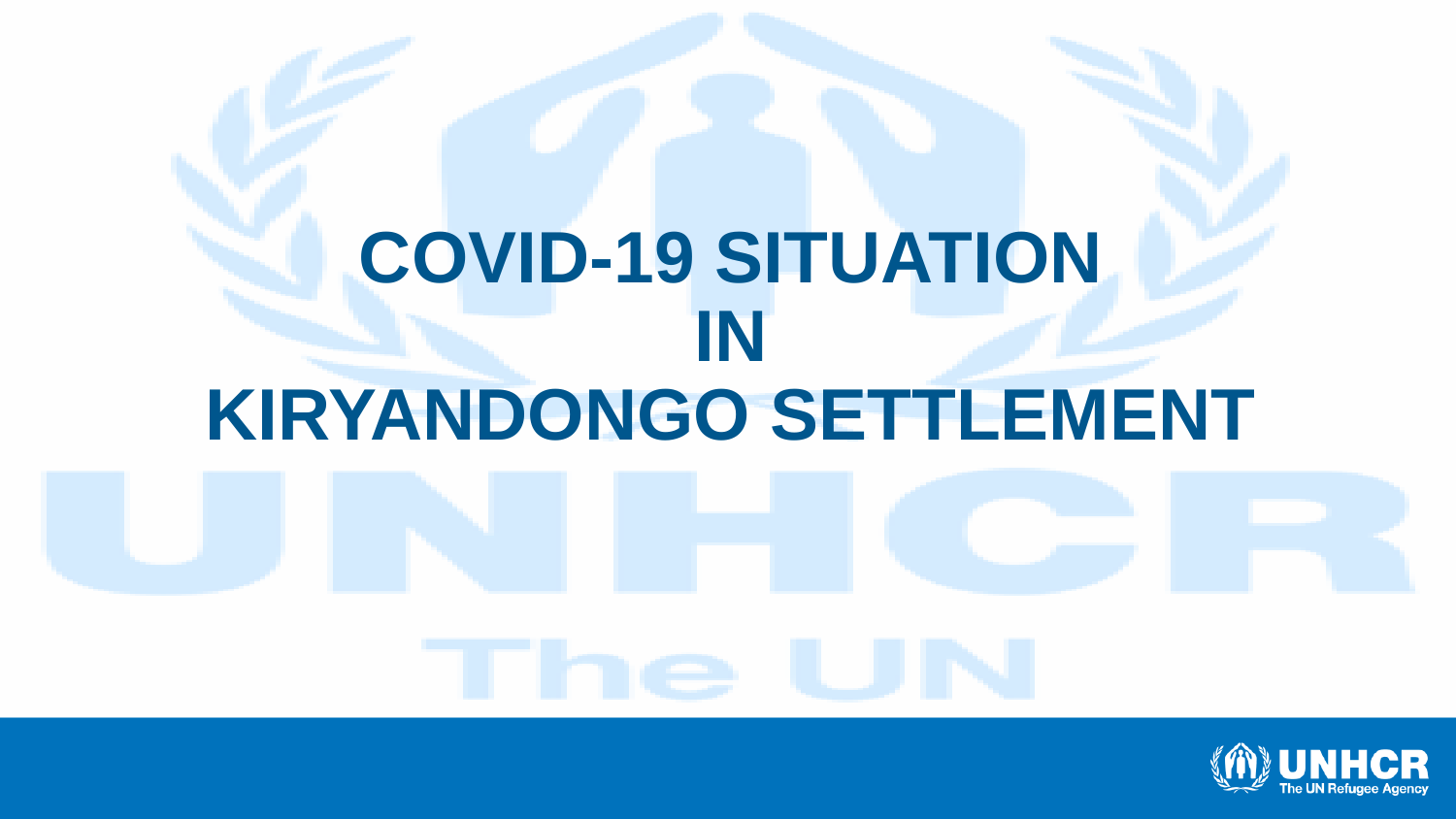# **Summary highlights**

- **37 cumulative cases (08 refugees and 29 nationals); 01 death (national), 11 recoveries, 25 active cases**
- **02 health workers, 01 a primary contact of the COVID-19 death, 01 source unknown**
- **Nationals admitted at Hoima and Mulago, Refugees: 02 at Entebbe, 04 at Lira and 02 at Hoima**
- **29 nationals in self quarantine, 02 refugees in quarantine – return cases (01 in self quarantine and 01 at institutional quarantine)**
- **Epicentre of infection: Bweyale central ward**
- **01 death of a Police officer in the settlement – sample taken for testing for COVID-19 results expected after 14th September 2020**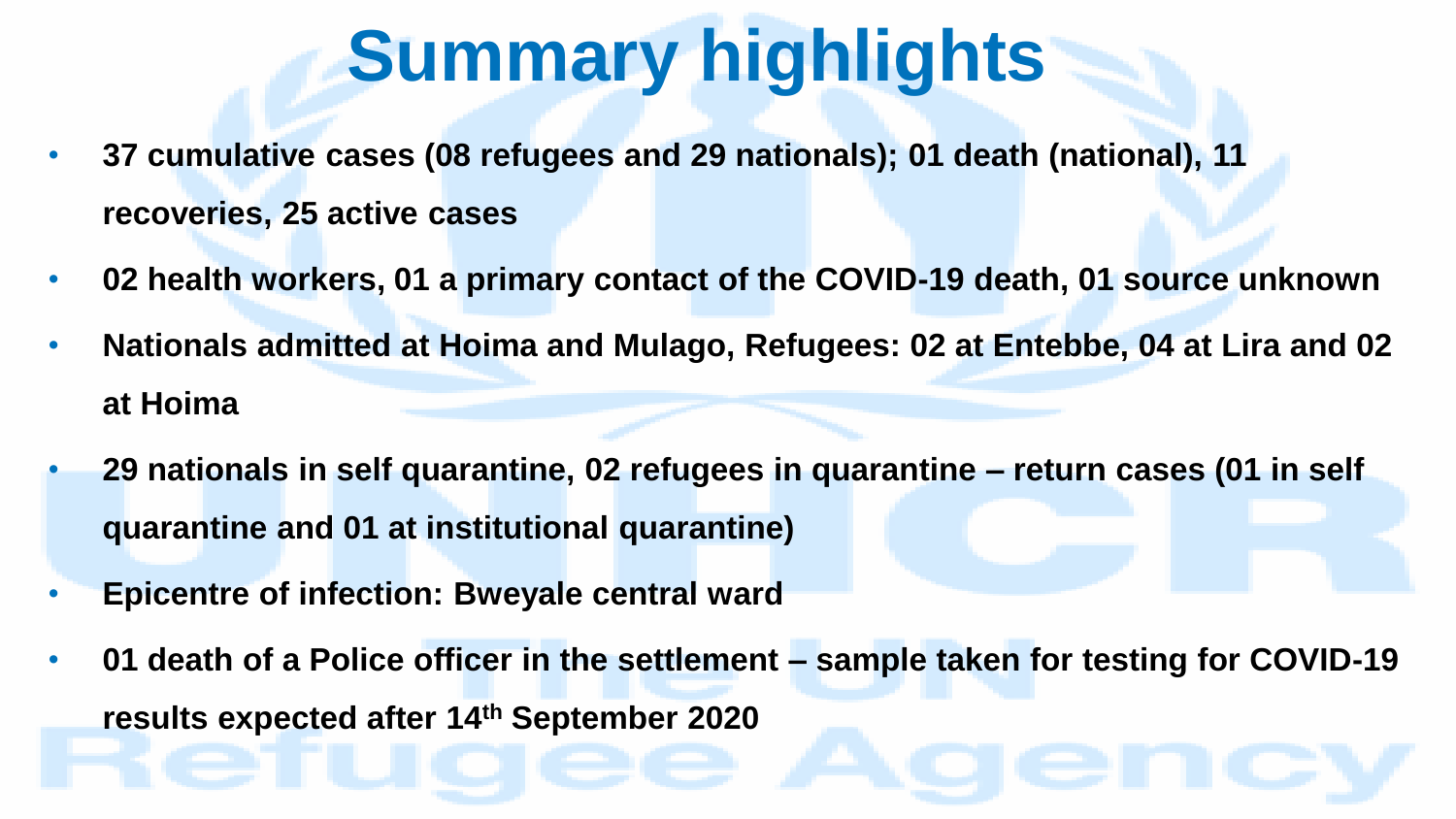### **Coordination**

- Weekly district taskforce meeting chaired by RDC
- Daily taskforce meetings at RDC's office chaired by DISO
- District leading the response following MoH guidance with support from WHO and partners
- Settlement taskforce in the process of being set up under OPM leadership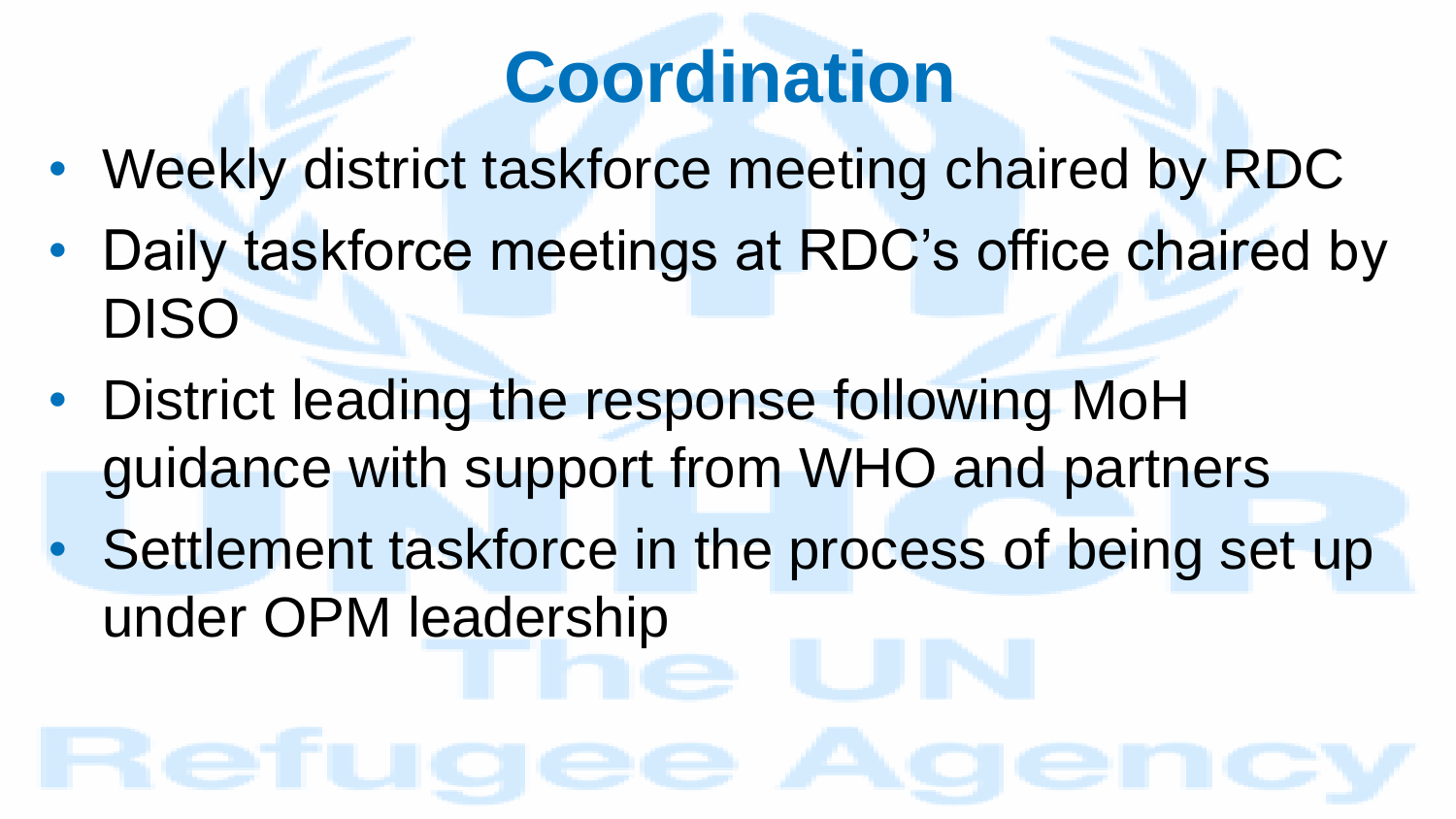#### **Surveillance**

- District surveillance team overstretched as there were over 350 contacts to be followed
- Contact tracing is ongoing for the health worker
- All health workers in Panyadoli HCIII being tested (08 in self quarantine)
- Risk communication ongoing under the leadership of the District Health Educator – weekly meetings and VHTs and partners involved in sensitisation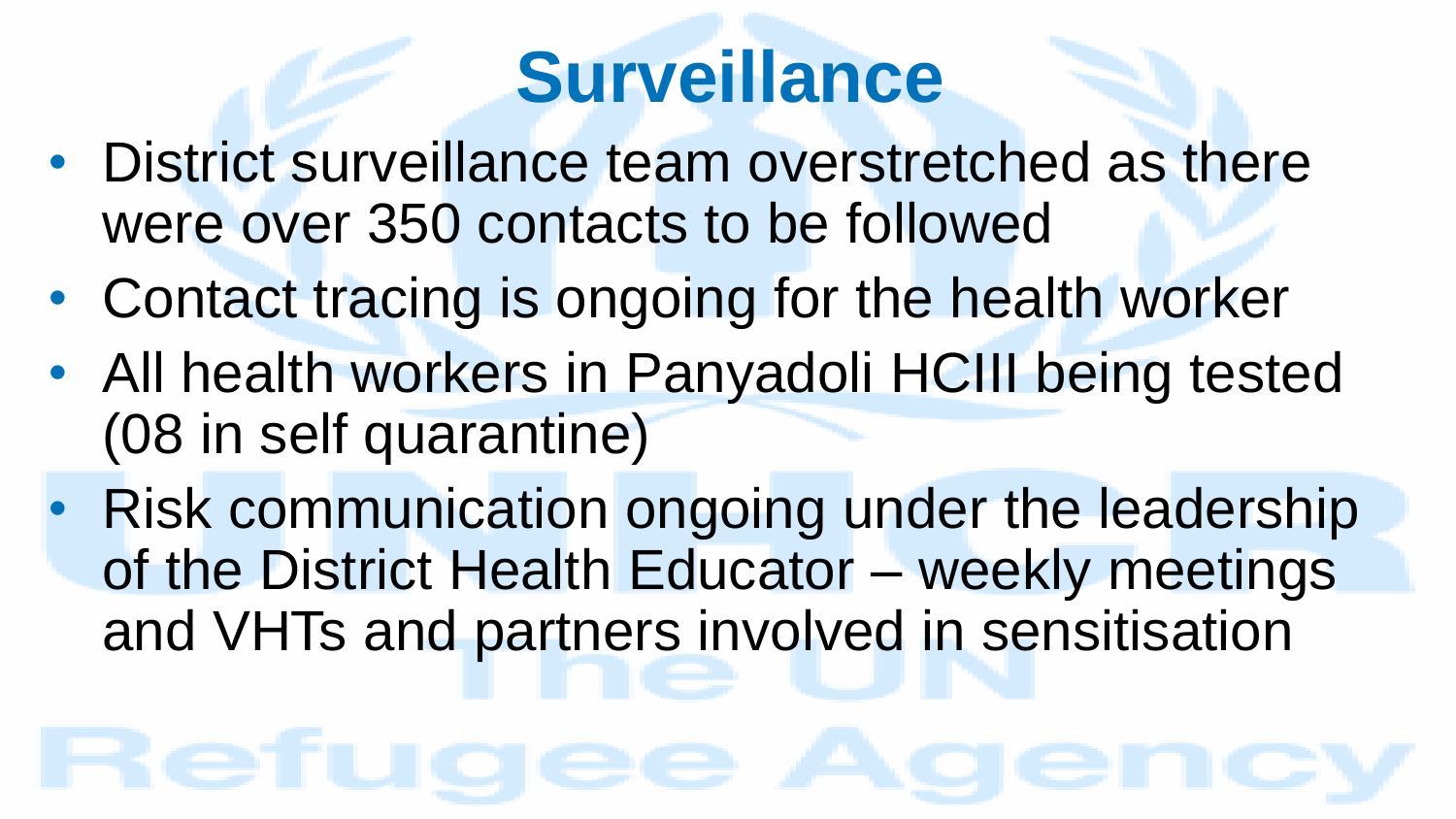## **Infection Prevention and Control**

- Mask distribution being discussed and organised by partners 11-14 September 2020
- Handwashing facilities in place at public places in the settlement and all health centres have temperature screening
- Health workers have PPEs
- All health workers in Panyadoli HCIII being tested (08 in self quarantine)
- VHTs have been trained on COVID-19 prevention and care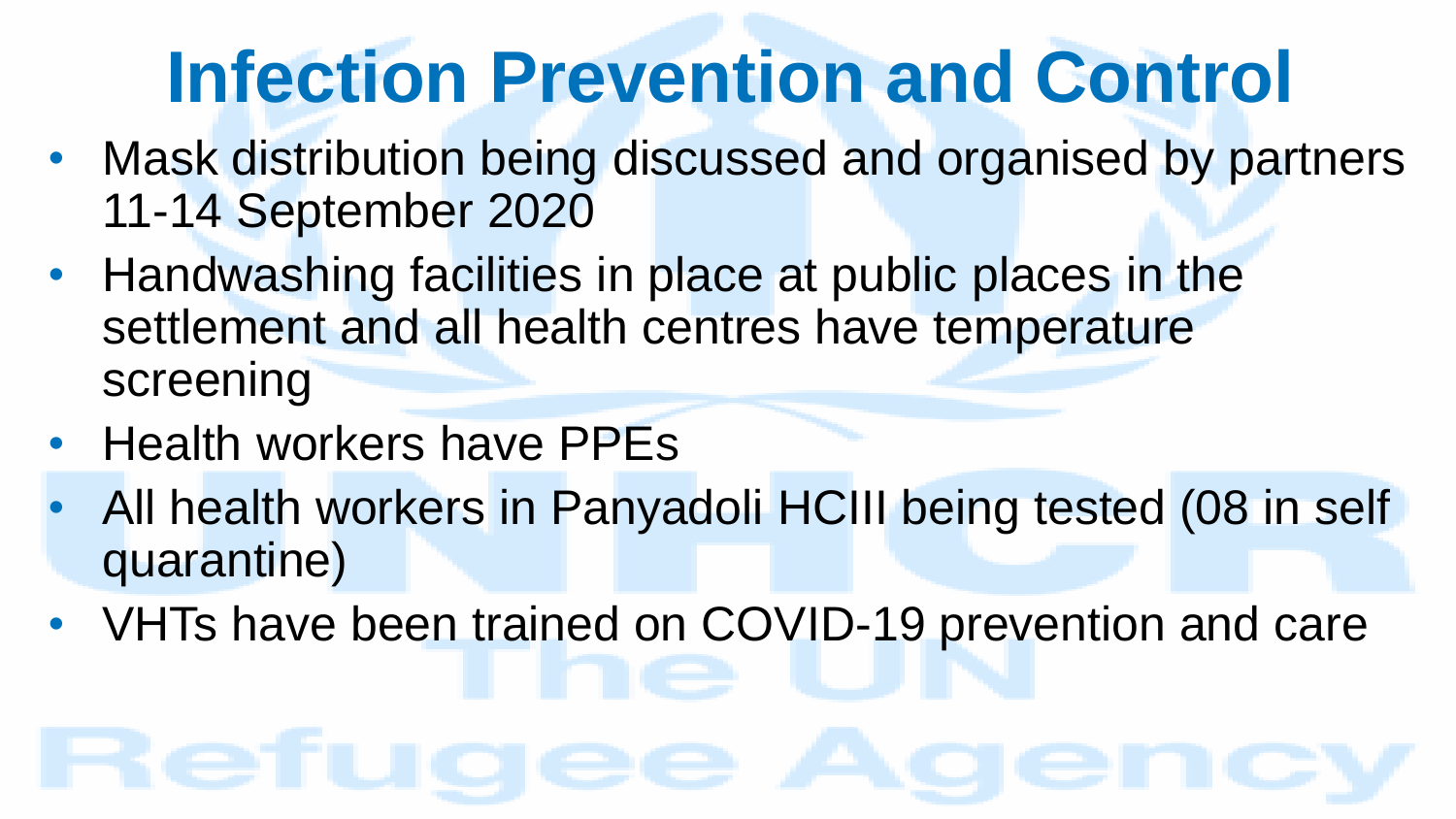#### **Case management**

- Case management training ongoing 09-11 September for health workers
- Settlement IQC to be moved from Panyadoli SS to reception centre. Renovation to be undertaken
- District lobbying for a treatment centre to be established as referral hospitals increasingly getting full
- District IQC in an educational institution district lobbying for a larger scale IQC be established in an alternative location